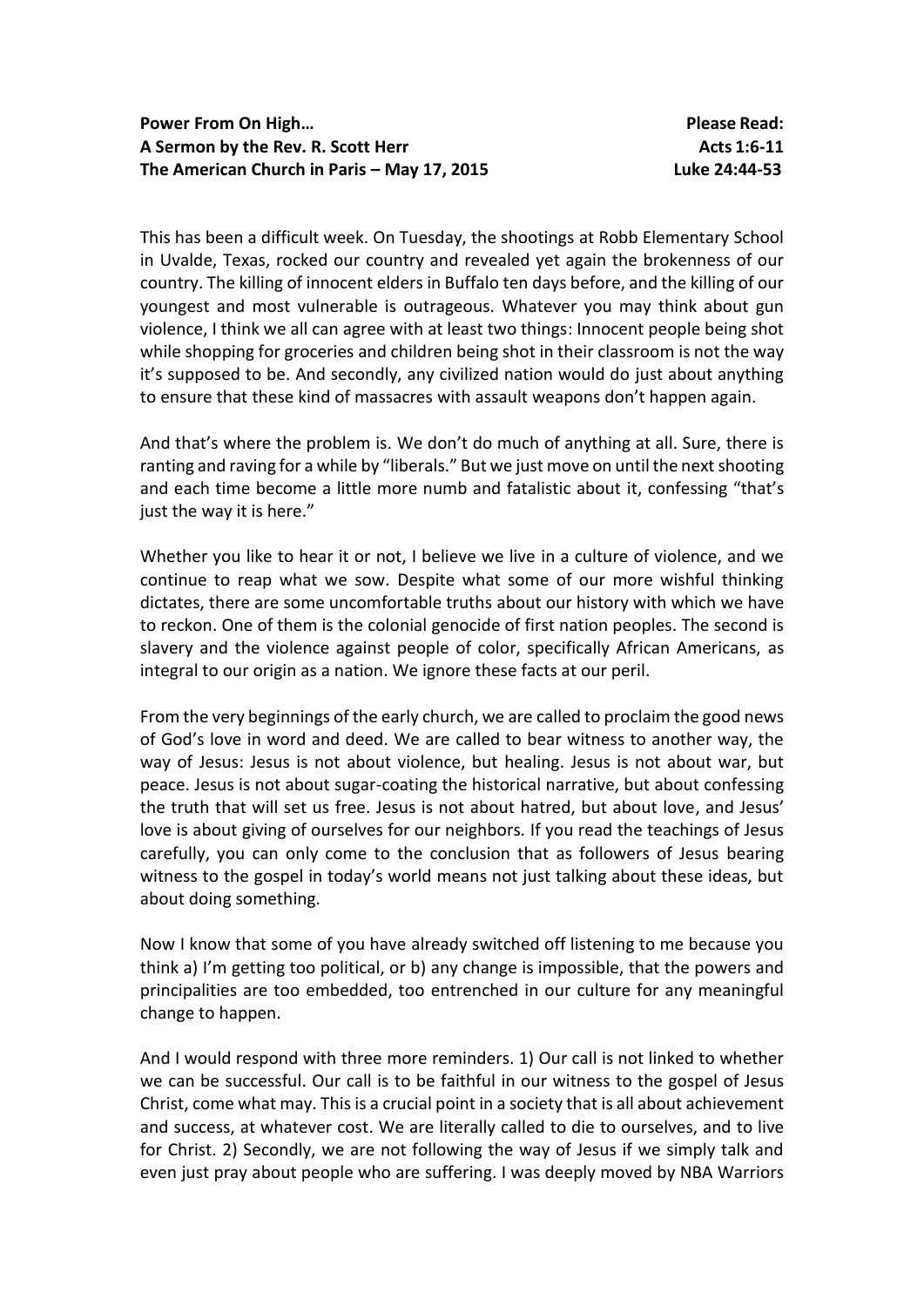Coach Steve Kerr's talk before the game on Tuesday night. He said, "I am so tired of just taking another moment of silence!" In fact our prayers may be part of the problem if we think it's a substitute for action. Faith without action is just noise. In the book of James the blunt truth is, "Faith without works is dead." 3) Finally, as Nelson Mandela once said, "It always seems impossible until it's done." Faith is fundamentally about trusting God. We walk by faith not by sight. We move toward the kingdom of God as we not only think and speak, but act in ways that realize the shalom, the justice, the will of God for all people.

This past Thursday was *Ascension Day*, 40 days after Easter, according to Luke (Acts 1:3). Jesus and his disciples are outside of Jerusalem at Mt. Olivet when Jesus is "lifted up" and taken by a cloud out of their sight. It is a holiday largely ignored by most Protestants, but it is as important a holiday as Christmas or Easter for the Eastern Orthodox. In fact, this is the event where paradoxically Jesus leaves so that his disciples can get on with his work here on earth.

That would be us. Luke writes that first, Jesus orders them to wait. Jesus promises the Holy Spirit will come. Perhaps here is one of the most important theological truths of the Ascension. Jesus is making space for the Holy Spirit to come and be the central engine of the life of the Church. The nature of the Trinitarian God is not about grabbing power and taking center stage. God is about giving power away and making space for others! Jesus needs to leave so the Holy Spirit may take her rightful place as the Advocate, the One who comes along side of the disciples to fill and teach them and send them forth into the world…

It is the Holy Spirit who continues to push us beyond our limited vision and understanding. Notice how the disciples are asking about when God will restore the Kingdom to Israel… (Acts 1:7). Jesus' answer is pointing to a *new paradigm*. The Kingdom God is not about one religious or ethnic group. It is not about a place. Rather, Jesus says, "when the Holy Spirit has come upon you; you will be my witnesses in Jerusalem, in all Judea and Samaria, and to the ends of the earth." And then he leaves.

Here is the paradox of the Ascension: Jesus goes up so that we might do his mission down here on earth! And it is the Spirit who is going to help us. The question is, what type of witness are we giving, and what type of Kingdom are we building?

I think first of all it means confronting and confessing the confusing witness the church has given in our history, and even today. I think it is clear that Jesus shows us the way of nonviolence. But the commitment to nonviolence rapidly eroded in the early fourth century when Constantine declared Christianity the religion of the empire. This led to an acceptance of violence and domination against the empire's enemies, but also perceived "enemies" from within: It's what we're seeing in Russia right now. What the empire wants, the church blesses. . . But sadly the church has a long history of blessing various imperial ventures, whether in France, Germany, Spain, Portugal, Holland, the UK and the United States. Mainstream Christianity has sadly often aligned and supported violence. And that continues in this country today. If we are worried about young people not being in church, it is fairly easily explained with the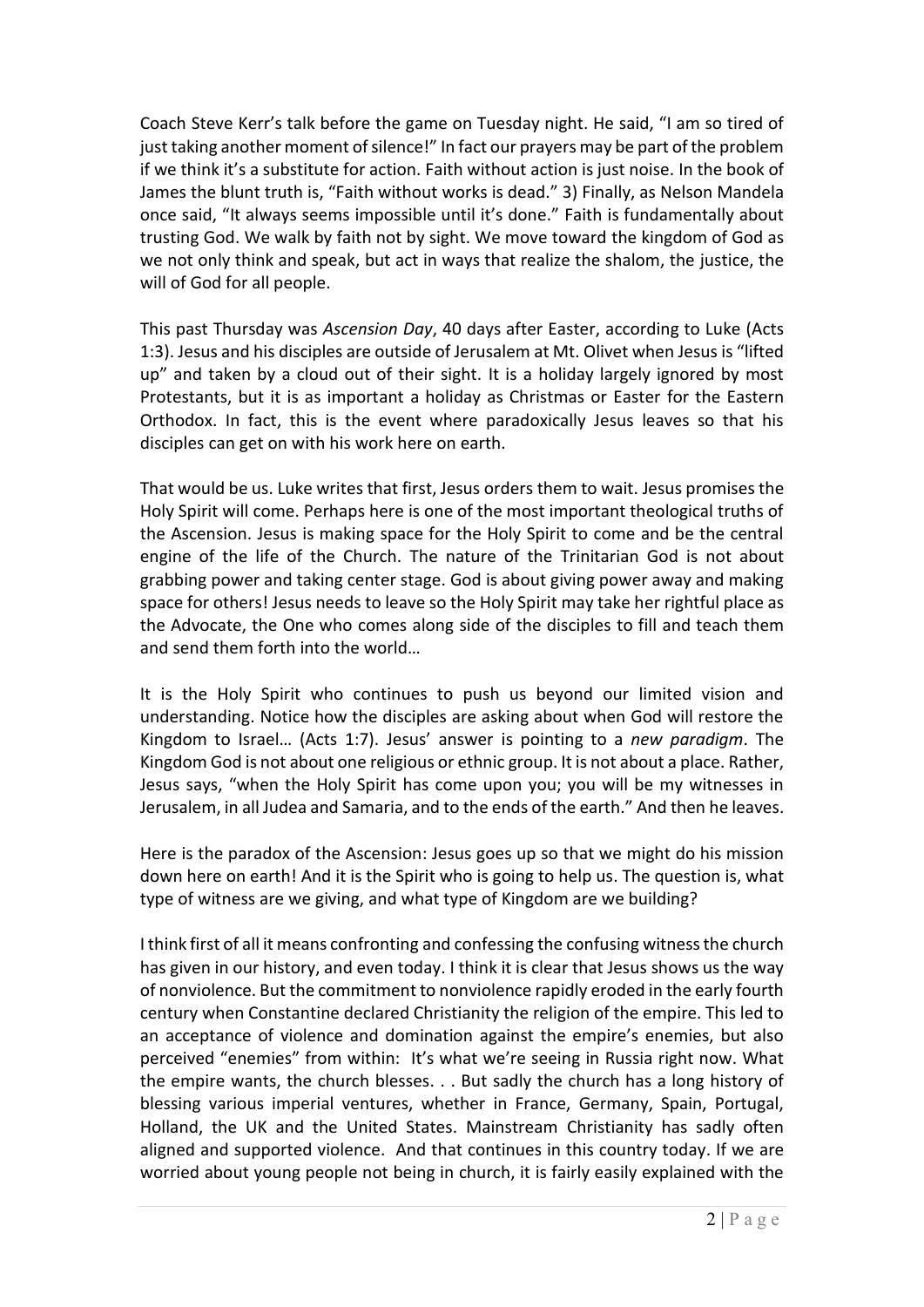church's hypocritical history of violence toward or, at best, indifference to the suffering of the LGBTQ community, women, people of color, along with at best passive support for militarism.

Today we have some Christians loudly supporting gun rights. What is terribly ironic to me is that these same Christian leaders are much more concerned about taking away the right of a woman to make choices about what happens in her own body than about sensible restrictions on assault weapons or background checks...mystifying at best, infuriating at worst!

This weekend is also Memorial Day weekend, and I hope you can enjoy the parade and attend the memorial service to honor those who have given their lives so we can enjoy the freedoms we have. I also invite you to consider that we are called to give our lives so that our children, our elders, indeed all of our citizens have the freedom to live in peace and without the fear of being killed with random gun violence.

In 1963, almost 50 years ago, Dr. Martin Luther King said: "Injustice anywhere is a threat to justice everywhere..." While Dr. King was talking about racism, the same is true for gun violence. It's a national issue.

I realize I sound like I'm on a crusade, and religious crusades haven't always worked out very well in the past. But I know our job is to give witness in various ways. Maybe I'm wrong, but I think it includes doing something about gun violence in this country. As emotionally charged as such issues make us, we must always give witness to the love of God...

While I was at my class reunion this week, President Craig Barnes told the story of the great biblical scholar Bruce Metzger (chief editor of the NRSV), who in a rare moment stopped reading his lecture notes about the mission of the church, took off his gold rimmed glasses and said to the students, "When you are in pastoral ministry, I want you to remember to daily get on your knees to pray, and thank God that *you are not necessary*." Craig resisted the urge to raise his hand in protest, and the class ended and graduation came quickly and he never got the chance to challenge Dr. Metzger. Surely, Craig thought, we are all necessary?

It was at his five-year reunion when Craig Barnes saw Dr. Metzger walking on campus and said, "Dr. Metzger, I've been thinking about something you said in a lecture years back that has always bothered me, and I wondered if you would care to revise your comment that we should be thankful that we are not necessary?" Dr. Metzger paused for a moment, and said, "No. I stand by that comment. But the reason is different than you imagine. You are not necessary, but you are *beloved*."

The Spirit's power is not the love of power, but the power of love. Salvador, the name of the shooter in Uvalde, ironically, means savior. He needed a savior, and I wonder if we could reduce the number of shootings in this country, both murders or suicides, if we could more faithfully bear witness to the good news of a savior who declares that while we may not be necessary, we are beloved of God?